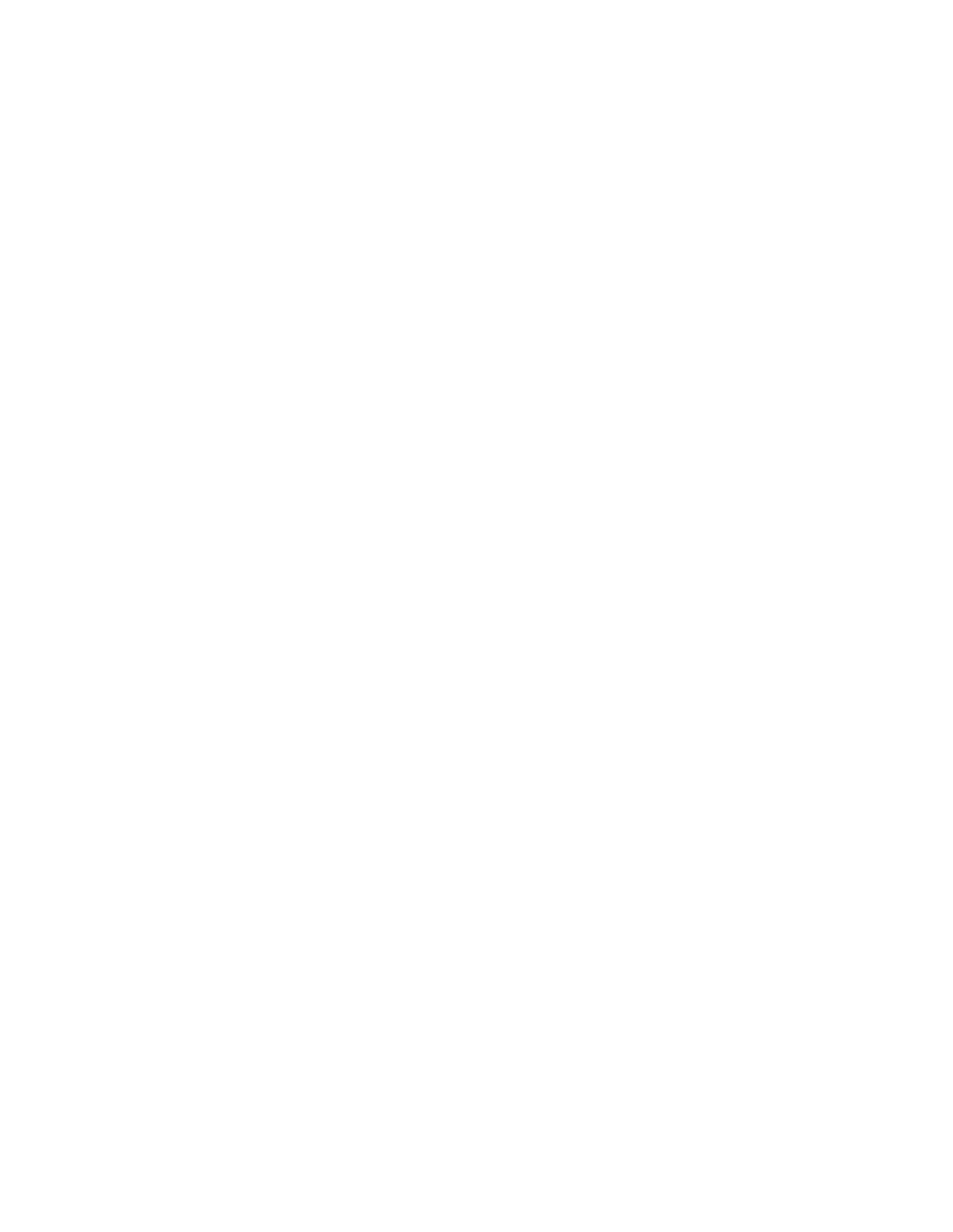# **12**

# **Animals: Unloading, Casting**

### **Vasily Gnyubkin and Laurence Vico**

INSERM U1059, LBTO, Faculty of Medicine, University of Lyon, Saint-Etienne, France

## **12.1 Introduction**

The aim of this section is to provide description of techniques of on-ground microgravity simulation based on animal models such as hindlimb unloading, casting, and denervation.

It is well known that exposure to microgravity leads to notable restrictions in general movement and mechanical loading in astronauts. Conditions of spaceflight together with spacecraft environment, confinement, altered diet and altered ambient atmosphere, and relatively high radiation result in significant alterations in normal physiological processes. Existing countermeasures, based on physical exercises, are not able to completely substitute normal Earth gravity loading. It is undoubtedly true that the development of new countermeasures is a crucial step on a way to the long-term space missions.

One of the problems with spaceflight experiments is that opportunities to carry them out are expensive and rare. That is where animal ground-based models come into play. With ground-based models, there are no limitations related to number of animals. What is also important is that there is no ideal imitation of all conditions of long-term spaceflight. Even techniques such as head-down-tilt bed-rest studies and water immersion which are generally accepted as the gold standard imitate only some of the spaceflight conditions [see also Chapter 13]. At the same time, parabolic flights and drop towers provide weightlessness, but only for very short periods of time [see also Chapter 6 and Chapter 7].

In the past, varieties of mammalian species, including monkeys, dogs, and rabbits, were used for research purposes. Nowadays, rodents have become one of the most used animals in all areas of scientific studies. There are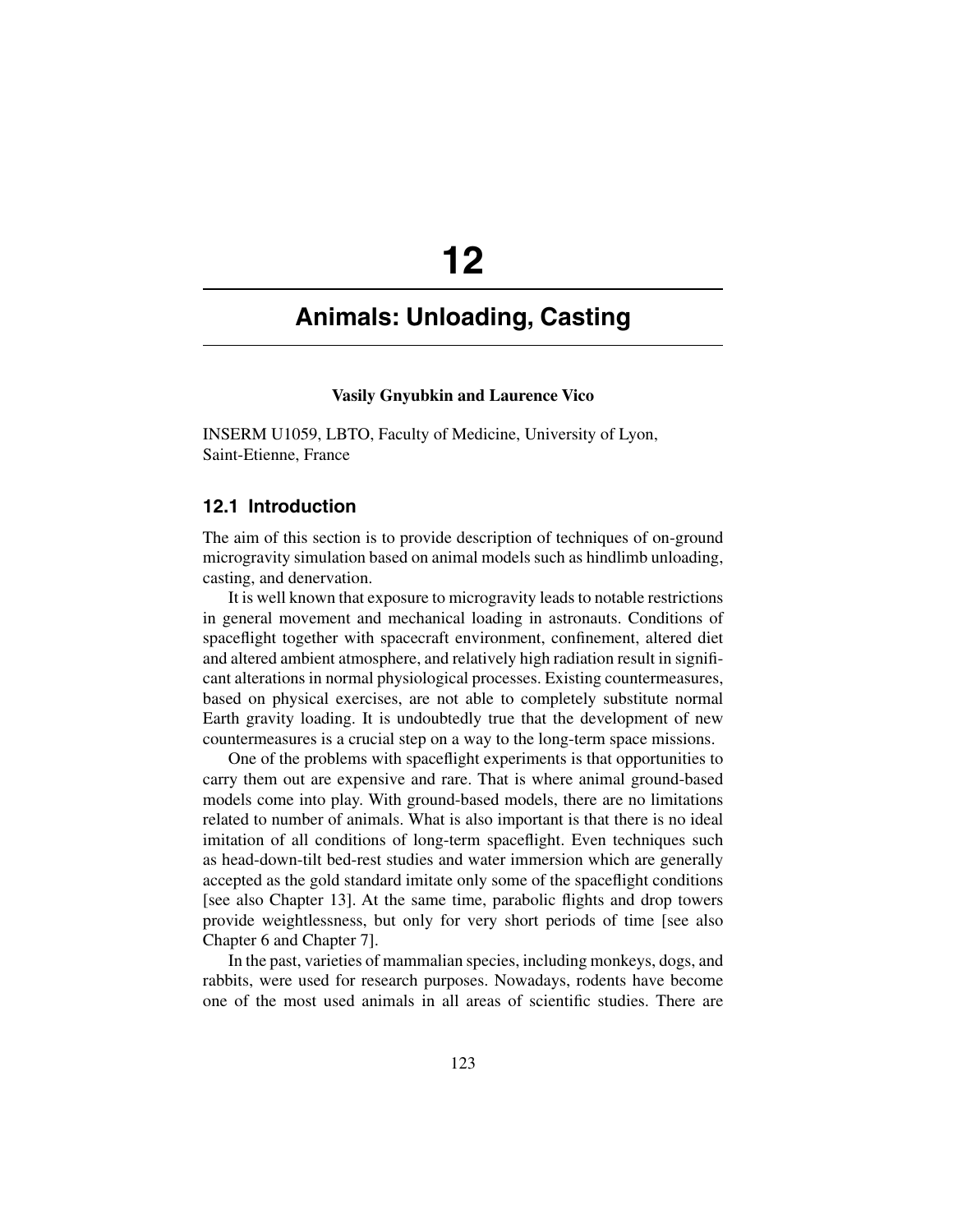#### 124 *Animals: Unloading, Casting*

many reasons in favor of using them instead of primates or rabbits: mice and rats grow fast and reproduce quickly, and it is easy to house and maintain them. Also, with rats and especially mice, it is possible to conduct uniform studies with genetically identical animals. As it is easier for the mice to be genetically modified, it is also easier to breed either transgenic or knockout animals.

In order to develop an acceptable ground-based model for the simulation and study of spaceflight aspects, NASA-Ames Research Center has formulated the following requirements: experimental animals should demonstrate physiological response similar to that during spaceflight; the model should provide thoraco-cephalic fluid shift; the model should unload limbs without motion restriction or paralysis, and provide ability to recover; and the model should not be stressful for animals. Such technique would be valuable for predicting the effects of spaceflight, studying possible mechanisms of these effects, and developing countermeasures [1].

Nowadays, different immobilization techniques are widely used for the simulation of mechanical unloading. Immobilization itself can be combined with dietary or pharmaceutical intervention. Generally, methods can be merged into two groups: conservative (bandaging, casting, hindlimb unloading, and confinement) and surgical (nerve resection, denervation with botulin toxin, spinal cord resection, and tendon resection). Immobilization provided by casting, denervation, and tendon resection is widely used for the quick development of disuse osteopenia or muscle atrophy. Therefore, these models are useful for studying different countermeasures against bone or muscle loss. However, this approach has serious limitations: surgical intervention or casting does not mimic effects of spaceflight on cardiovascular system, nervous system, and immune system. In addition, with the existing surgical models, recovery from disuse is impossible or difficult. Such surgical models may also result in inflammation, altered trophic, perfusion, and innervation of immobilized limb [2].

Among microgravity simulation models, hindlimb unloading fits most of the NASA requirements. It induces muscle atrophy and alterations in bone structure similar to physiological consequences observed in humans after spaceflight or bed rest. Other physiological changes similar to spaceflight such as synaptic plasticity changes [3] and immune system suppression have also been reported in this model [4]. In cardiovascular functions, rodent headdown-tilt simulates cephalic fluid redistribution and hypovolemia. It also leads to vessel's structural and functional adaptations and alters baroreflex function [5]. Putting all these factors together, it is clear why the use of tail traction in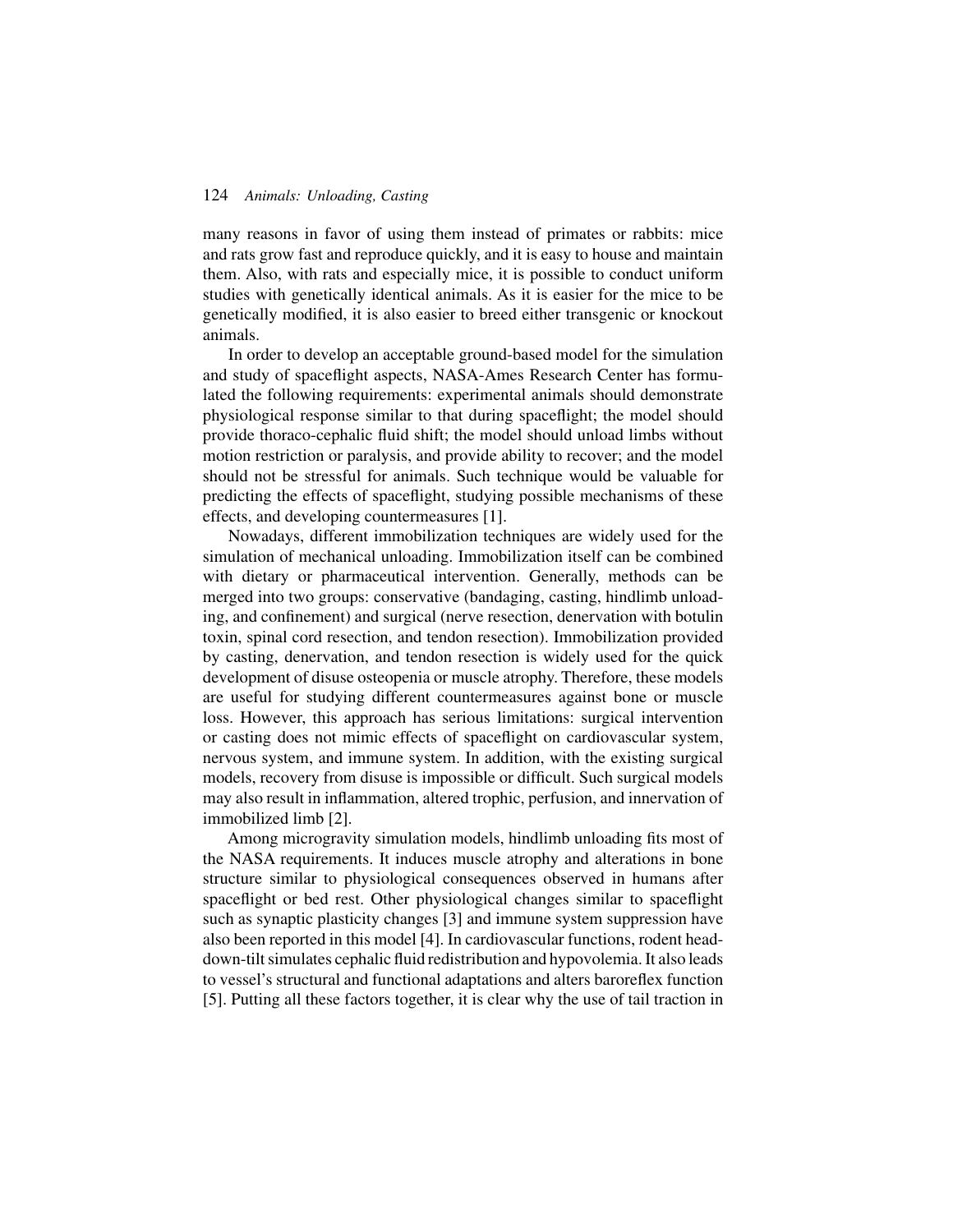the hindlimb unloading model has become the technique of choice for studying spaceflight-like changes in rats and mice.

# **12.2 Hindlimb Unloading Methodology**

Emily R. Morey-Holton has done significant work on the development and standardization of hindlimb unloading. The review of technical aspects of the method produced in 2002 has been widely used as a base for microgravity simulation studies [2]. Here we provide the description of the method based on this review. Before the experiment, animals are acclimated to their cages for at least two days prior to the hindlimb unloading. First, a strip of traction tape, pre-attached to the plastic tab, is attached to the pre-cleaned tail just above the hair line. Then, the traction tape is fixed by two strips of filament tape placed around the base of the tail and on about half-way up the traction tape. To protect the traction tape, gauze bandage can be wrapped around the tail. The gauze bandage should not cover the whole tail, because the tail plays an important role in thermoregulation. Daily health checks confirmed that the exposed tip of the tail remained pink, indicating adequate blood flow [6]. The animal is then attached to the top of the cage. Such way of harnessing aims to distribute the load along the length of the tail and avoid excessive tension on a small area.

The body of the animal makes about a  $30^\circ$  angle with the floor of a cage, and thus the animal does not touch the grid floor with its back feet (Figure 12.1).



**Figure 12.1** Hindlimb unloading model.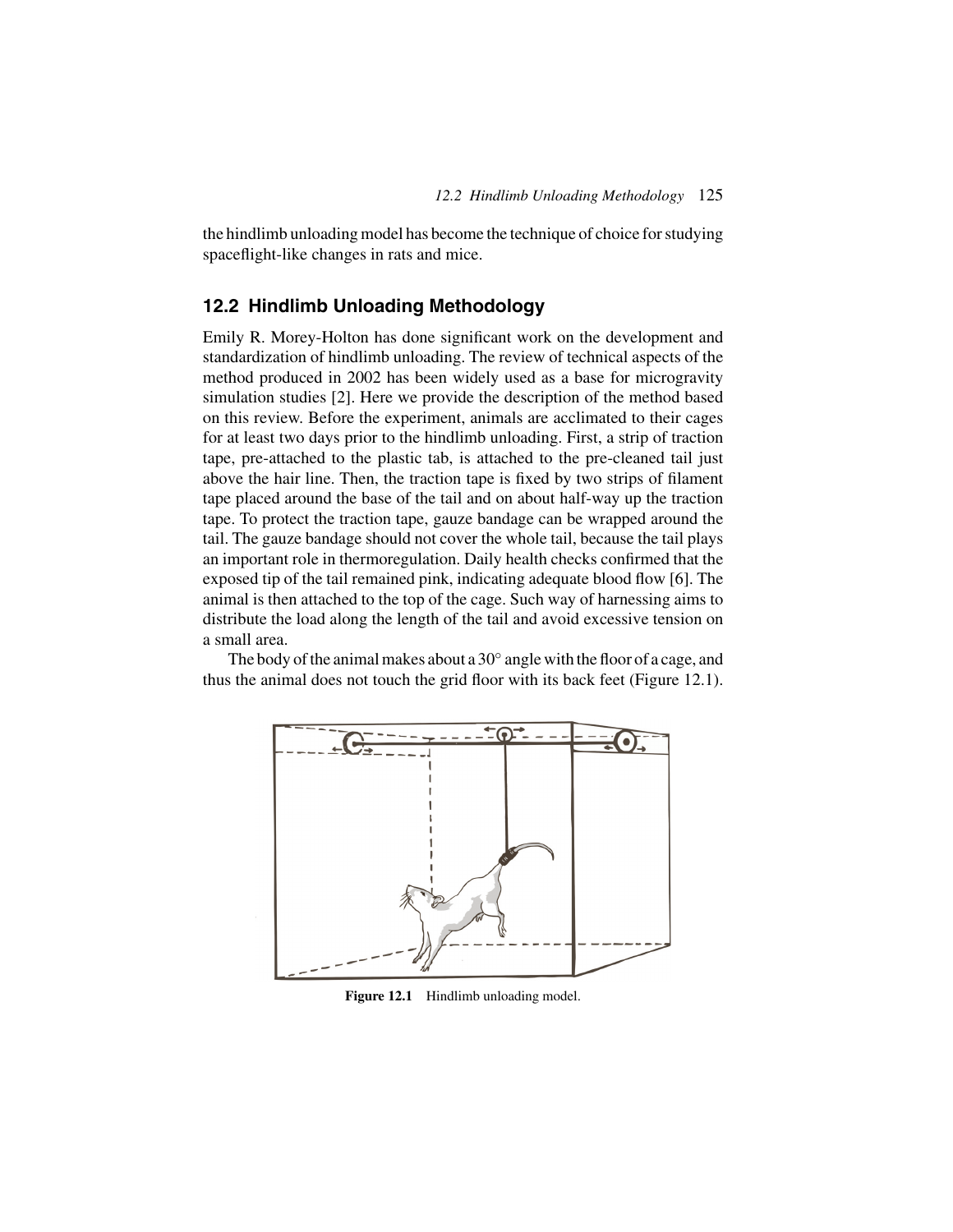#### 126 *Animals: Unloading, Casting*

At this position, 50% of rat's body weight applies to its forelimbs. A 30 $^{\circ}$  angle of unloading is recommended because it provides normal weight bearing on the forelimbs, unloads the lumbar vertebrae but not the cervical vertebrae, and induces a cephalic fluid shift [2]. The angle and height of the animals are checked, and then adjusted if necessary, on a daily basis. In order to use the system on animals with different behavioral pattern and smaller size of the body, such as mice, some adjustments to the hindlimb unloading system are needed. These include the use of smaller cages, and inclusion of a device to prevent mice from climbing the harness and chewing it. As the mice are generally weaker than rats and have smaller body weight in relation to the total weight of the unloading system, they find it difficult to freely move around the cage and have access to food and water. Therefore, a significant adjustment to the friction is needed between the roller and the wire.

There are some disadvantages of the method: tail examination can be difficult due to the size of gauze bandage; animals can chew the traction tape and release themselves; and tail can undergo inflammation or necrosis [7]. Therefore, in the literature, several modified techniques are suggested to harness fixation based on minimally invasive surgery. As one of the methods, the authors have made a harness for hindlimb unloading by inserting a surgical steel wire through intervertebral disc space of the tail. After that, the wire was ring shaped and used for suspension. Detailed step-by-step video description is publicly available on the Internet [7].

Similar method was proposed for long-term studies on adult rats. Continuous hindlimb unloading for longer than 3 weeks can be complicated in rats with high body weight (350 g or more). Animals come down from suspension because of sloughing of tail skin. Even very short periods of reloading induce changes in muscle physiology. Therefore, frequent release of animals from suspension apparatus can compromise a study [8]. In such case, after passing a steel cable through rat's tail skin and wrapping it loosely with gauze, authors used a 5-ml syringe cut in half longitudinally together with orthopedic casting to provide strong structural integrity. This was performed to ensure that the tail remained in a straight line with respect to the body once the animal was hindlimb suspended [8].

These methods are principally close to the "classical" tail suspension. Interestingly, there is a new method that uses a different unloading model. Partial weight suspension was described in Erica B. Wagner's paper in 2010 [9]. The main difference is that this system allows the distribution of gravitation loading among hindlimbs and forelimbs in a desired proportion between 10 and 80% of total weight bearing, with an accuracy of  $\pm 5\%$ .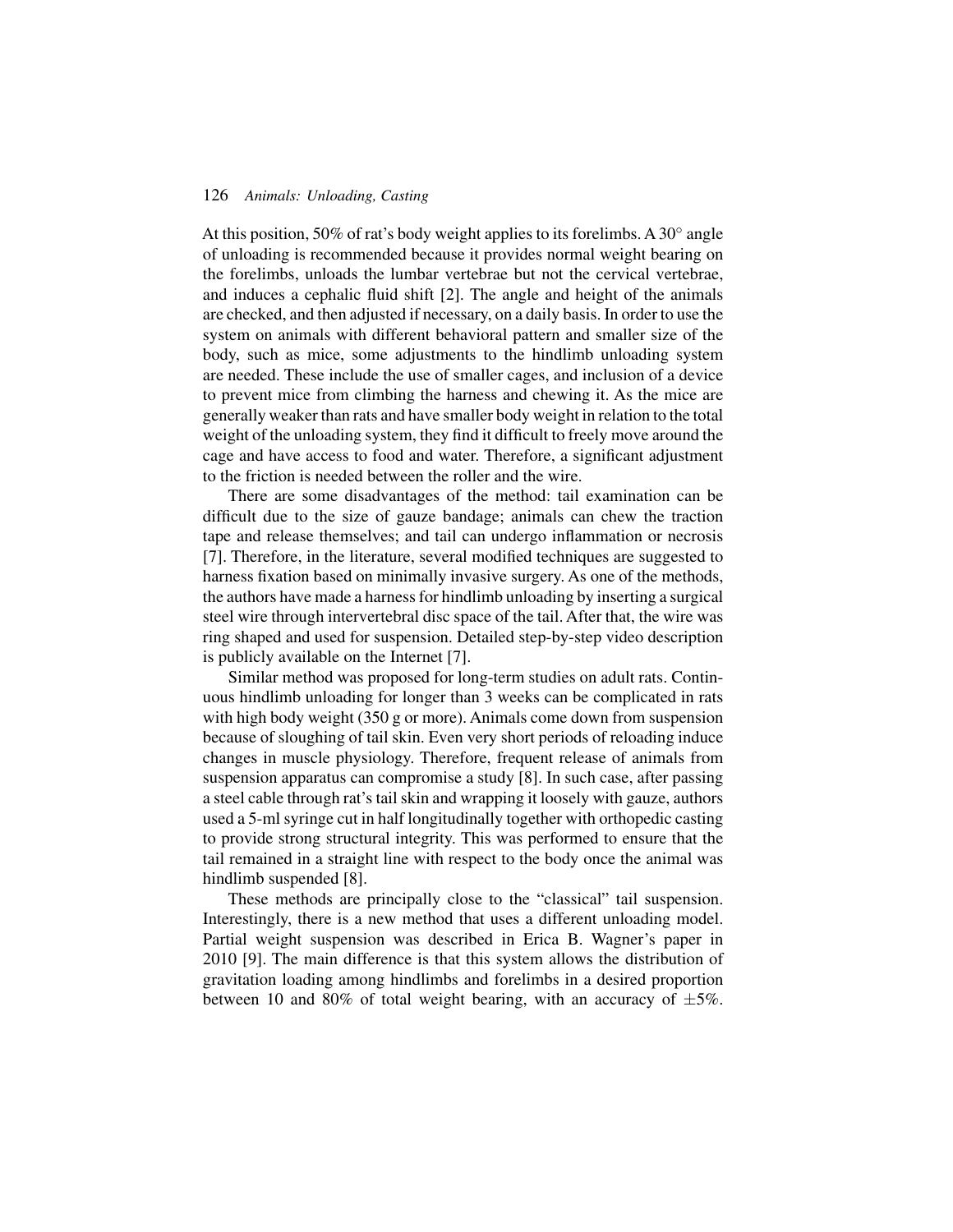

**Figure 12.2** Partial weight suspension model.

With such a technique, animals have linear freedom of motions; feeding and cleaning are easy; and animals can be exposed to quadrupedal unloading for at least three weeks Figure 12.2. Also, this system allows for a full recovery of animals after an experiment [9].

To fix an animal in the desired position, two harnesses are used. One is a ring of bandage put around the tail's base. The second one is a flexible, breathable "jacket" secured around the chest cage. The tail's and the chest's harnesses are connected to adjustable chains and hollow metal rod. With this model, researchers performed a fascinating study where they imitated gravitational conditions of Mars planet [9]. Possible disadvantages of this model of microgravity simulation include an absence of head-down-tilt and physiological changes related to it.

# **12.3 Recommendations for Conducting Hindlimb Unloading Study**

While conducting the research on animal models, it is important to remember that any interference of normal life activity is a stress for animals. Hindlimb unloading, restraint stress, and social isolation cause significant perturbations in blood pressure, heart rate levels, [5] and plasma corticosterone level [10].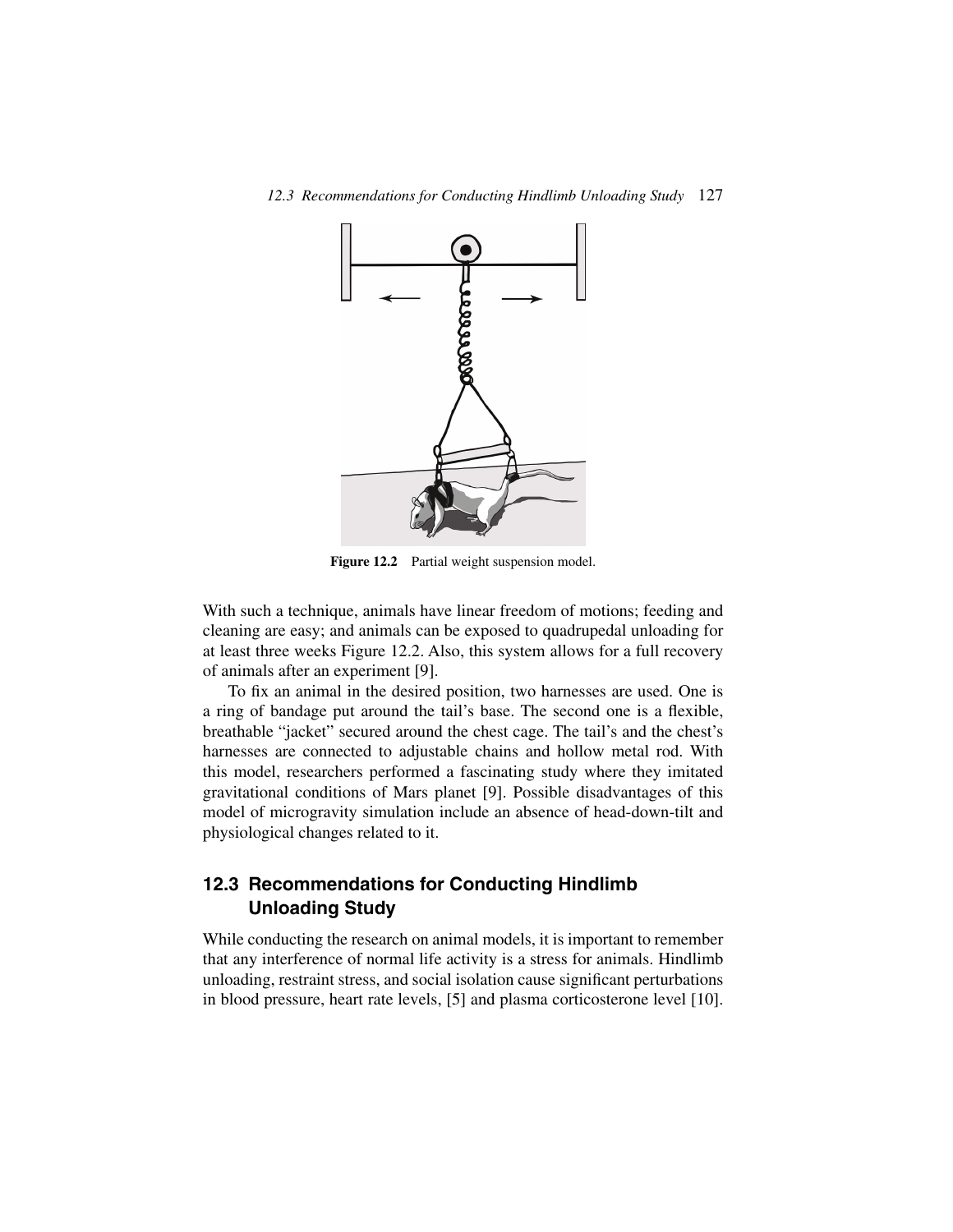#### 128 *Animals: Unloading, Casting*

Therefore, it is recommended to use minimal restraints and avoid unnecessary manipulations during preparatory period and period of tail suspension. Physiological and environmental parameters, including body weight, room temperature, and angle of unloading, should be monitored on a daily basis [11].

Animals from a control group should be kept in identical cages. Behavioral or physiological modifications produced by environmental variables can cause false results or give wrong hypothesis [11]. Another important factor related to control group is feeding. Unloaded animals lose weight during the experiment despite easy access to food and water because of the alterations in energy balance. The difference in weight between experimental and control groups, both fed ad libitum, can be from 5 to 20% in adult rats [2]. Hence, it is recommended to either feed control group with average amount of food consumed by suspended group or reduce caloric intake for control group. However, the latter can result in physiological and behavioral alterations [2]. Although some authors argue that forelimbs can be used as an internal control [2], we would advise considering possible systemic effects of hindlimb unloading and being careful when applying it. It is also relevant to other immobilization techniques where one of the limbs remains "unaffected" and could be used as an internal control.

# **12.4 Casting, Bandaging, and Denervation**

Different surgical techniques such as nerve or tendon ectomies have been used in the past for the reproduction of microgravity effects by induction of localized extremities disuse. For instance, commonly used sciatic neurectomy is a visually confirmed resection of 3–4 mm of sciatic nerve that leads to efficient denervation of all regions of the hindlimb [12]. These techniques lead to not only irreversible immobilization and significant bone loss and muscle atrophy but also multiple side effects.

Non-invasive methods such as casting, bandaging, and injection of Clostridium botulinum toxin have become more popular in the recent years. Clostridium botulinum toxin type A is a bacterial metalloprotease causing muscle paralysis and therefore limb disuse by the inhibition of neurotransmitter release. The injection is done into the posterior lower limb musculature. The major advantage of this technique compared to neurectomy is non-invasiveness and possibility of complete recovery within several months [13].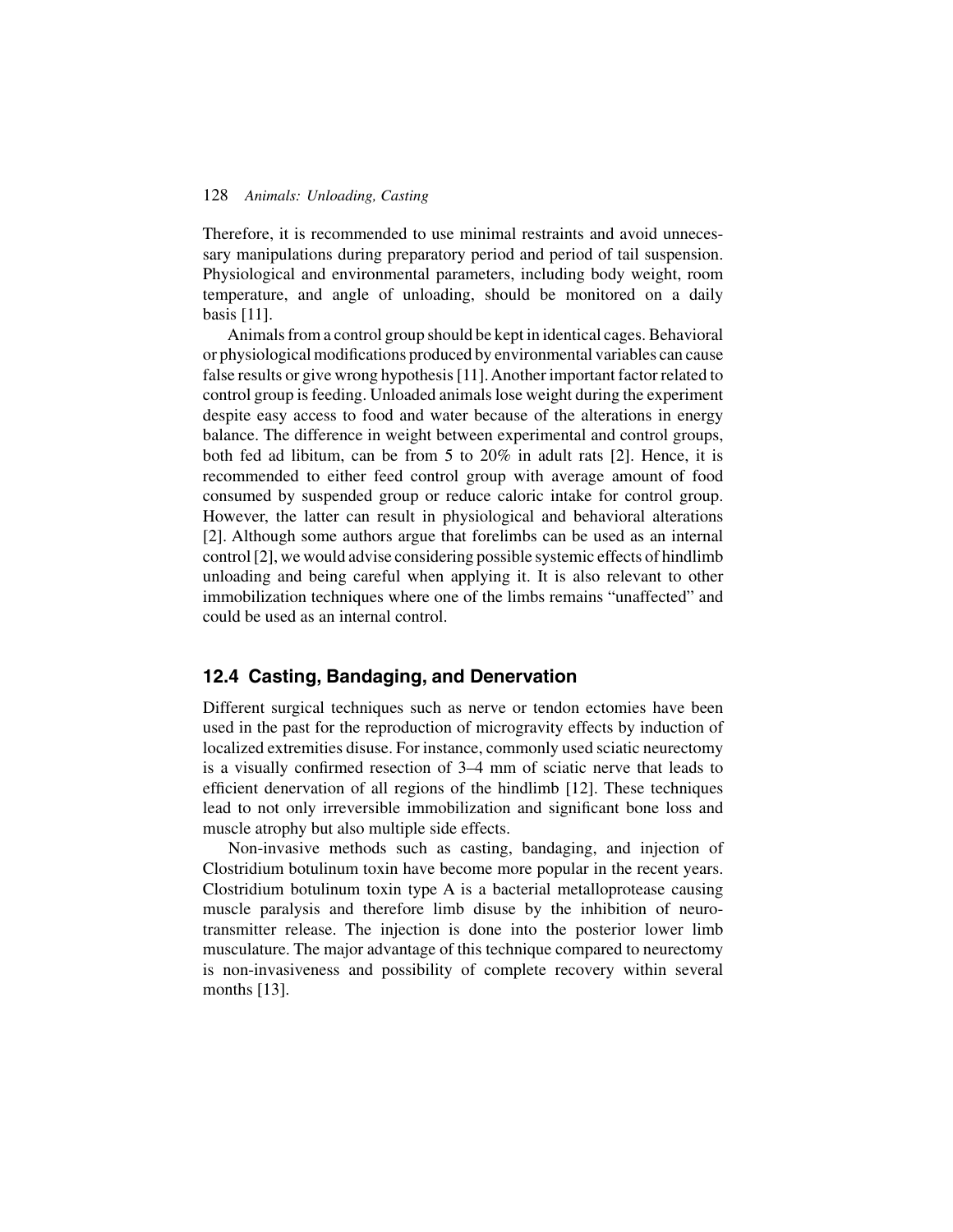Bandaging and casting are methods of immobilization based on fixation of extremities in constant position by applying either elastic tape (bandaging) or hard orthopedic plaster (casting). During bandaging procedure, a hindlimb of anesthetized animal is immobilized against the abdomen with few layers of elastic bandages. Ankle joints and the knee are placed in extension, and the hip joint is placed in flexion [14]. The immobilized limb should not touch the floor of the cage during animal's movement. The gravitational loading, normally distributed between both hindlimbs, rests on the free limb. Animals are free to move and can easily reach food and water. The bandage should be examined daily and replaced twice a week [14].

Casting is very similar to bandaging but it allows to fix animal's extremities in desirable positions with precise adjustment of joint angles and muscle straitening. This feature of casting techniques allows to get either plantarflexion or dorsiflexion cast immobilization. Dorsiflexion of the ankle joint at an angle of 35◦ by casting of a limb was used by Nemirovskaya [15] in her study of adaptation mechanisms to microgravity in combination with tail suspension model. Casting can be not only unilateral but also bilateral. This model was recommended as a reliable cast immobilization particularly for mice because small size of animals is a technical challenge [16]. Casting is performed on anesthetized animals. The cast covers both hindlimbs and the caudal fourth of the body. A thin layer of padding is recommended to be placed underneath the cast to prevent abrasions. To minimize freedom of movement of limbs, slight pressure should be applied when wrapping the casting tape. To resist the cast against chewing on, fiberglass material can be applied over the cast. The animals can move using their forelimbs to reach food and water. The mice should be monitored daily for abrasions, chewed plaster, venous occlusion, and problems with ambulation [16].

## **12.5 Conclusions**

Nowadays, hindlimb unloading is the only technique which imitates more physiological alterations relevant to spaceflight than any other on-ground model. Social isolation is not a common case for experiments conducted in space but it is a significant source of stress for animals subjected to unloading. This aspect should be taken into account when comparing results from spaceflights to results from on-ground models. Future development of hindlimb unloading could help tackle this issue.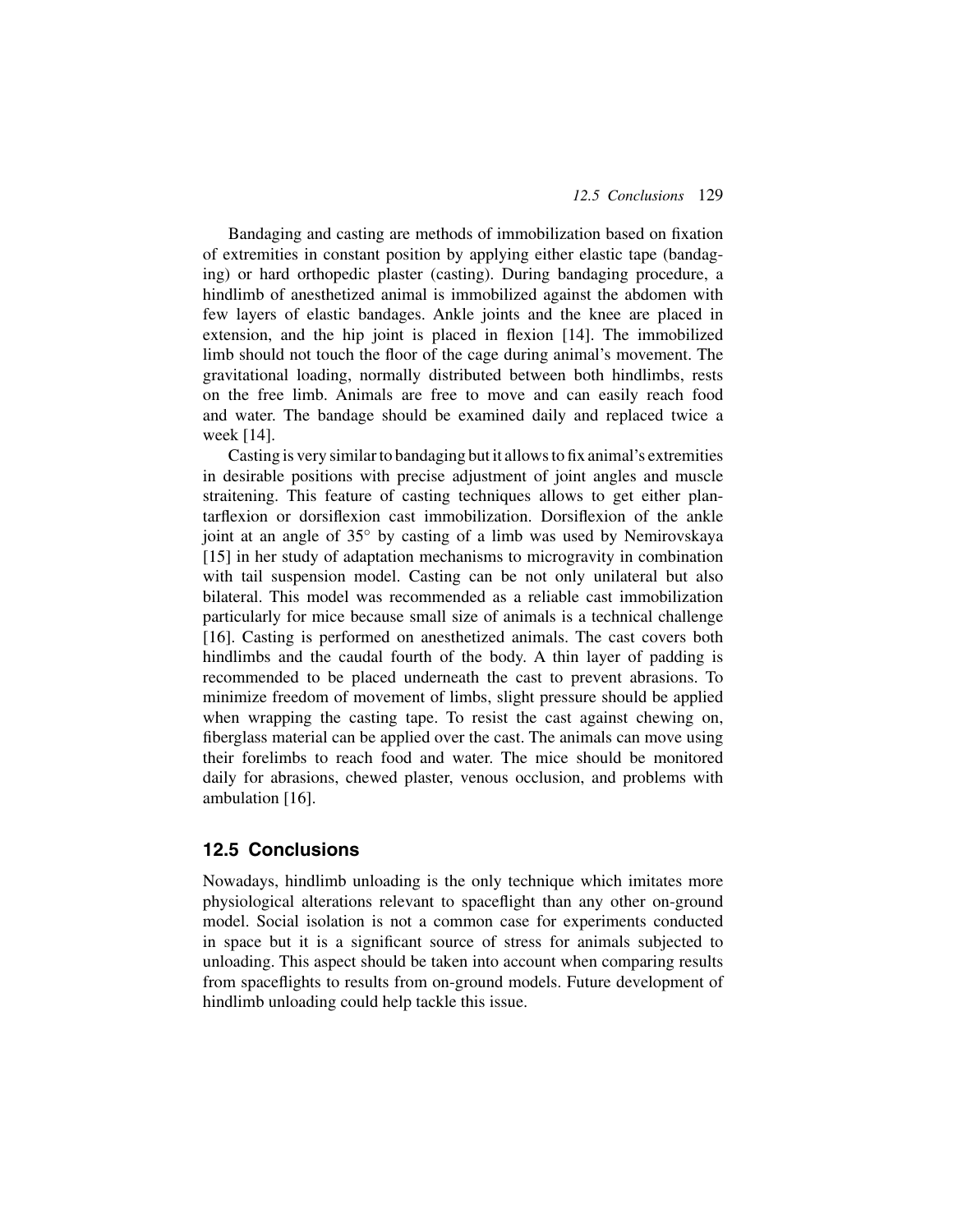#### **References**

- [1] Morey-Holton, Emily R. and Ruth K. Globus. "Hindlimb Unloading of Growing Rats: A Model for Predicting Skeletal Changes During Space Flight." *Bone* 22, no. 5 (1998): 83–88.
- [2] Morey-Holton, Emily R. and Ruth K. Globus. "Hindlimb Unloading Rodent Model: Technical Aspects." *Journal of Applied Physiology* 92, no. 4 (2002): 1367–1377.
- [3] Dupont, Erwan, Laurence Stevens, Laetitia Cochon, Maurice Falempin, Bruno Bastide, and Marie-Helene Canu. "ERK is Involved in the Reorganization of Somatosensory Cortical Maps in Adult Rats Submitted to Hindlimb Unloading." *PLoS ONE* 6, no. 3 (2011): e17564.
- [4] Aviles, Hernan, Tesfaye Belay, Monique Vance and Gerald Sonnenfeld. "Effects of Space Flight Conditions on the Function of the Immune System and Catecholamine Production Simulated in a Rodent Model of Hindlimb Unloading." *Neuroimmunomodulation* 12 (2005): 173–181.
- [5] Tsvirkun, Darya, Jennifer Bourreau, Aurélie Mieuset, Florian Garo, Olga Vinogradova, Irina Larina, Nastassia Navasiolava, Guillemette Gauquelin-Koch, Claude Gharib and Marc-Antoine Custaud. "Contribution of Social Isolation, Restraint, and Hindlimb Unloading to Changes in Hemodynamic Parameters and Motion Activity in Rats." *PLoS ONE* 7, no. 7 (2012): e39923.
- [6] Riley, Danny A., Glenn R. Slocum, James L. Bain, Frank R. Sedlak and James W. Mellender. "Rat Hindlimb Unloading: Soleus Histochemistry, Ultrastructure, and Electromyography." *Journal of Applied Physiology* 69 (1990): 58–66.
- [7] Ferreira, Andries J., Jacqueline M. Crissey and Marybeth Brown. "An Alternant Method to the Traditional Nasa Hindlimb Unloading Model in Mice." *Journal of Visualized Experiments* no. 49 (2011): e2467.
- [8] Knox, Micheal, James D. Fluckey, Patrick Bennett, Charlotte A. Peterson and Esther E. Dupont-Versteegden. "Hindlimb Unloading in Adult Rats Using an Alternative Tail Harness Design." *Aviation, Space, and Environmental Medicine* 75, no. 8 (2004): 692–696.
- [9] Wagner, Erika B., Nicholas P. Granzella, Hiroaki Saito, Dava J. Newman, Laurence R. Young and Mary L. Bouxsein. "Partial Weight Suspension: A Novel Murine Model for Investigating Adaptation to Reduced Musculoskeletal Loading." *Journal of Applied Physiology* 109, no. 2 (2010): 350–357.